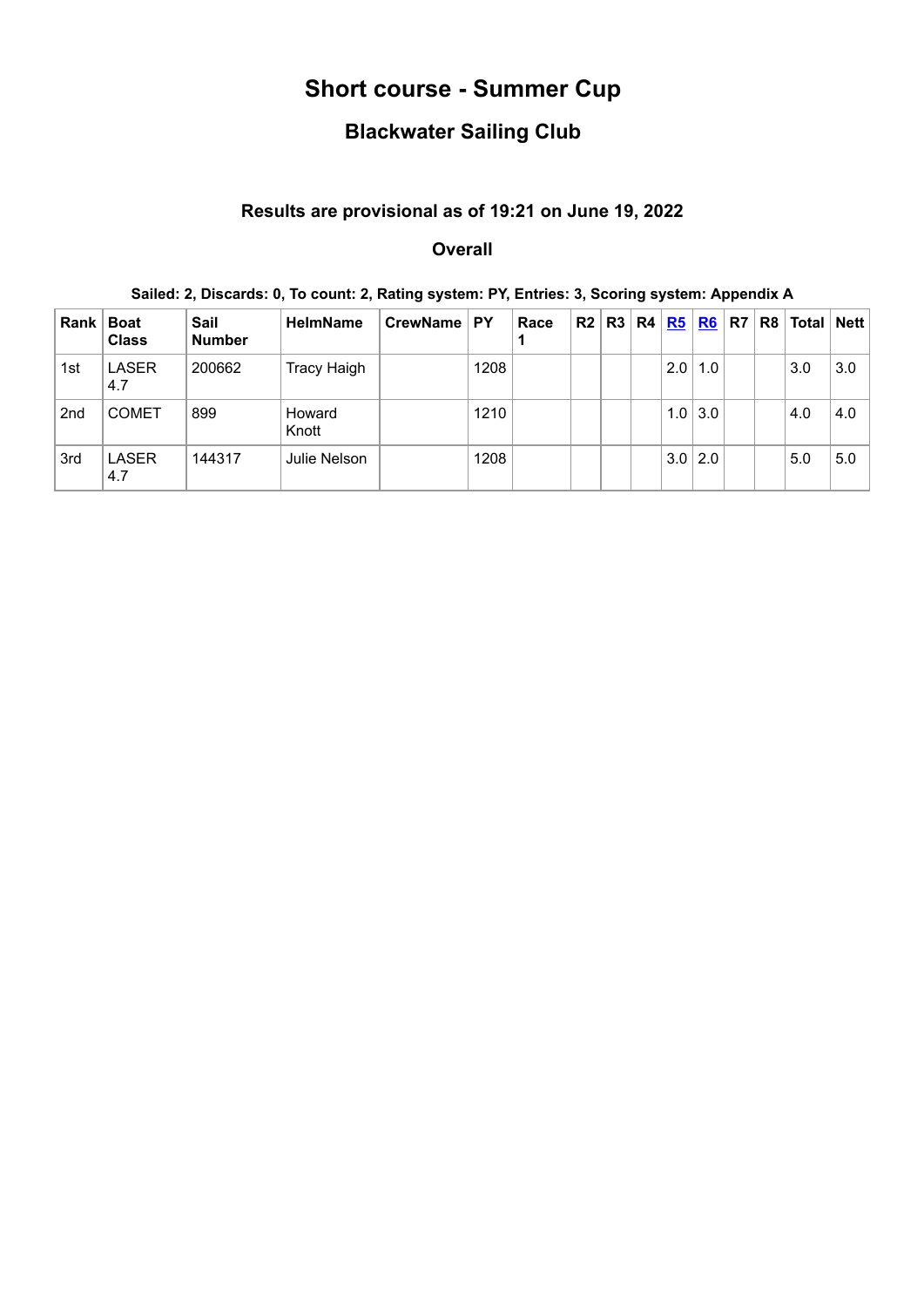### **R5 - 4th June 2022 at 14:30**

<span id="page-1-0"></span>

| ∣Rank I |                    | Boat Class   Sail Number   HelmName |                | ∣ CrewName ∣ PY | <b>Start</b>                         | <b>Finish</b> | Elapsed   Corrected   Points |     |
|---------|--------------------|-------------------------------------|----------------|-----------------|--------------------------------------|---------------|------------------------------|-----|
|         | <b>COMET</b>       | 899                                 | Howard Knott I |                 | 1210   15:36:00   16:20:37   0:44:37 |               | 0:36:52                      | 1.0 |
| 12      | LASER 4.7          | 200662                              | Tracy Haigh    |                 | 1208   15:36:00   16:22:31   0:46:31 |               | 0:38:30                      | 2.0 |
|         | LASER 4.7   144317 |                                     | Julie Nelson   |                 | 1208   15:36:00   16:24:37   0:48:37 |               | 0:40:15                      | 3.0 |

**Start: Start 1, Finishes: Place**